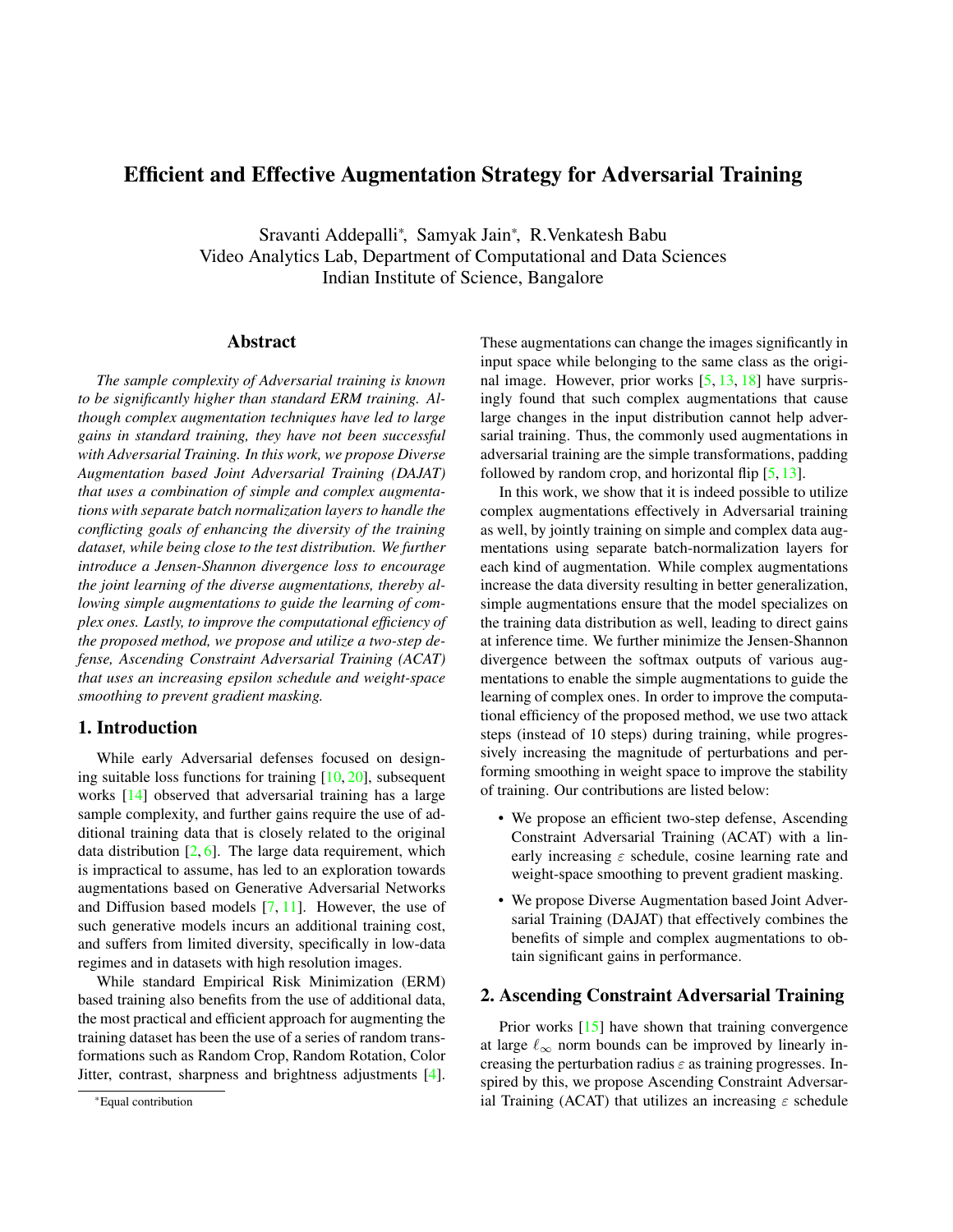<span id="page-1-1"></span><span id="page-1-0"></span>

Figure 1. Comparison of the proposed 2-step defense ACAT against TRADES-AWP [\[19\]](#page-3-12) 2-step baseline on the CIFAR-10 with ResNet-18 architecture. ACAT has significantly better performance and stability even at large training  $\varepsilon$  values. Robust Ac-curacy is reported against GAMA attack [\[16\]](#page-3-13) with  $\varepsilon = 8/255$ 

alongside a cosine learning rate schedule with TRADES-AWP [\[19\]](#page-3-12) loss formulation for improving the stability and convergence of two-step adversarial training. We use a cosine learning rate schedule that decays monotonically over the training epochs, since at large training  $\varepsilon$ , lower learning rate could further stabilize training. As shown in Fig[.1,](#page-1-0) the performance and stability of the proposed 2-step defense ACAT are significantly better when compared to the TRADES-AWP 2-step baseline, at the same computational cost, specifically at larger perturbations bounds of 12/255 and 16/255. The proposed defense maintains a good clean accuracy at all the training  $\varepsilon$  values considered, and has almost 0 difference between best and last epochs.

## 3. Diverse Augmentation based Joint Adversarial Training (DAJAT)

The use of augmentations in training can be viewed as a problem of domain generalization, where performance on the source distribution or augmented dataset is crucial towards improving the performance on the target distribution or test set [\[1\]](#page-3-14). Since adversarial training is inherently challenging, for limited model capacity it is difficult to obtain good performance on the training data that is transformed using complex augmentations. Moreover, the large distribution shift between augmented data and test data, specifically with respect to low-level statistics, results in poor generalization of robust accuracy to the test set. Specifically, since adversarial attacks perturb images in pixel space, and there is a large difference between the distributions of augmented and test data in input space, it is likely that unless this difference is accounted for, complex augmentations cannot improve the performance of adversarial training. This trend has also been observed empirically by Rebuffi et al. [\[12\]](#page-3-15), based on which they conclude that the augmentations designed for robustness need to preserve low-level features.

To mitigate these challenges, we propose the combined use of simple and complex augmentations during training so that the model can benefit from the diversity introduced by complex augmentations, while also specializing on the original data distribution that is similar to the simple augmentations. We propose to use separate batch normalization layers for simple and complex augmentations, so as to offset the shift in distribution between the two kinds of augmentations. We additionally minimize the Jensen-Shannon divergence between the softmax outputs of different augmentations, so as to allow the simple augmentations to guide the learning of complex ones.

DAJAT Algorithm: Firstly, the TRADES loss [\[20\]](#page-3-1) is computed on each of the augmentations of every image  $x$ . As shown in the equation below, this loss is a combination of cross-entropy loss on the natural image  $x$  and the KL divergence between the softmax predictions of the natural image x and the adversarially perturbed image  $\tilde{x}$ . The KL divergence term is weighted by a factor  $\beta$  that controls the overall robustness-accuracy trade-off.

$$
\mathcal{L}_{\mathrm{T}}(\theta, x, y) = \mathcal{L}_{\mathrm{CE}}(f_{\theta}(x), y) + \beta \max_{\tilde{x} \in \mathcal{A}(x)} \mathrm{KL}(f_{\theta}(x)||f_{\theta}(\tilde{x}))
$$

Different from TRADES Adversarial training, we compute  $\tilde{x}$  using two attack steps with a step-size of  $\varepsilon$ . As discussed in Section[-2,](#page-0-0) we use a combination of a linearly increasing schedule of  $\varepsilon$  alongside a cosine learning rate schedule in order to improve the stability and performance of adversarial training. We additionally use model weightaveraging to improve generalization of the network, as is common in literature [\[9\]](#page-3-16).

The overall DAJAT loss is a combination of the TRADES 2-step loss on each of the augmentations,  $x_{base}$ and  $x_{\text{auto}(t)}$  along with an adversarial weight perturbation step [\[19\]](#page-3-12) on the loss corresponding to the base augmentations alone, to improve training efficiency. For every batch normalization layer, two sets of running statistics and affine parameters are maintained and used for simple and complex augmentations respectively. The computation of the Adversarial Weight Perturbation model  $\theta$  within the constraint set  $\mathcal{M}(\theta)$  [\[19\]](#page-3-12) is shown below:

$$
\tilde{\theta} = \underset{\tilde{\theta} \in \mathcal{M}(\theta)}{\arg \max} \frac{1}{N} \sum_{i=1}^{N} \mathcal{L}_{\text{T}}(\tilde{\theta}, x_{i, \text{base}}, y_i)
$$

The overall DAJAT loss is shown below:

$$
\min_{\tilde{\theta}} \frac{1}{N} \sum_{i=1}^{N} \left\{ \mathcal{L}_{\text{T}}(\tilde{\theta}, x_{i, \text{base}}, y_i) + \sum_{t=1}^{T} \mathcal{L}_{\text{T}}(\tilde{\theta}, x_{i, \text{auto}(t)}, y_i) + JSD(f_{\tilde{\theta}}(x_{i, \text{base}}), f_{\tilde{\theta}}(x_{i, \text{auto}(1)}), \dots, f_{\tilde{\theta}}(x_{i, \text{auto}(T)}) \right\}
$$

While in our main algorithm we use AutoAugment [\[4\]](#page-3-7), that uses Proximal Policy Optimization to find the set of policies that can yield optimal performance on a given dataset for standard training, we find that the proposed approach works well with other augmentations as well. The role of the base augmentations is primarily to learn the batch normalization layers that would be used during inference time, and also to provide better supervision for the training of complex augmentations using the JS divergence term. The role of the complex augmentations is to enhance the diversity of the training dataset. Therefore we use a single base aug-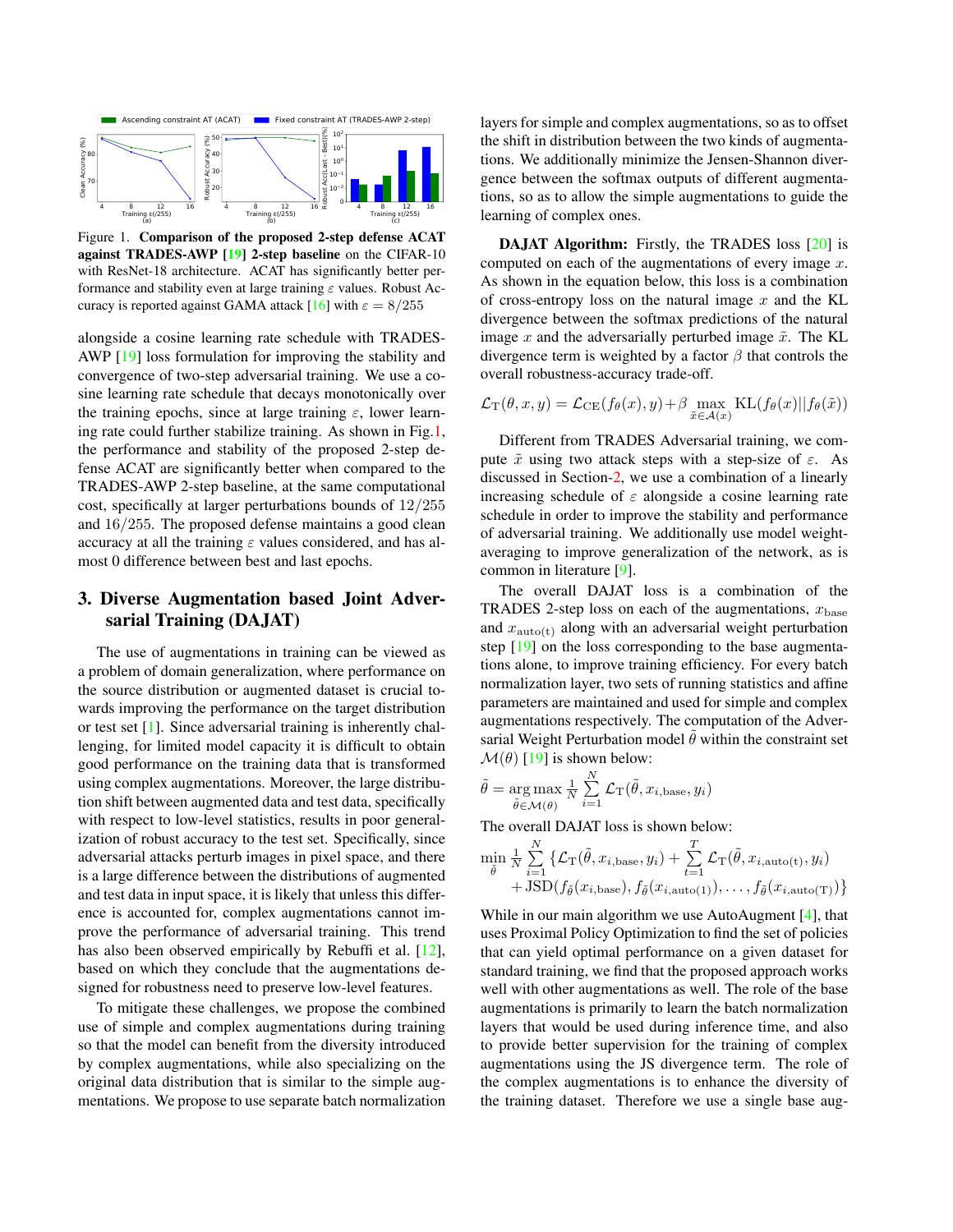<span id="page-2-2"></span><span id="page-2-1"></span>

Figure 2. Cosine Similarity of the two sets of Batch Normalization layer statistics for a WideResNet-34-10 model trained on CIFAR-10 using the proposed DAJAT defense (Base, 2\*AA). Batch normalization layers corresponding to the Base augmentations (Pad+Crop,H-Flip) are compared with those of AutoAugment. Parameters of initial layer (Layer-3) channels are diverse, while those of deeper layers (Layer-25) are similar.

<span id="page-2-0"></span>Table 1. Performance of the proposed defenses ACAT and DAJAT when compared to state-of-the-art defenses on CIFAR-10 dataset. Robust evaluations are done on GAMA [\[16\]](#page-3-13) and AutoAttack [\[3\]](#page-3-17)

|                          |                           | CIFAR-10, ResNet-18 |       |                                   |                            |       | CIFAR-10, WideResNet-34 |                              |  |  |
|--------------------------|---------------------------|---------------------|-------|-----------------------------------|----------------------------|-------|-------------------------|------------------------------|--|--|
|                          |                           |                     |       | Steps   Clean   GAMA   AutoAttack | Train time/<br>epoch (sec) |       |                         | <b>Clean GAMA</b> AutoAttack |  |  |
| NuAT2-WA                 | 2                         | 82.21               | 50.97 | 50.75                             | 109                        | 86.32 | 55.08                   | 54.76                        |  |  |
| ACAT, Ours (Base, 2step) | $\overline{\mathfrak{c}}$ | 82.41               | 50.00 | 49.80                             | 95                         | 86.71 | 55.58                   | 55.36                        |  |  |
| PGD-AT                   | 10                        | 81.12               | 49.08 | 48.75                             | 182                        | 86.07 | 52.70                   | 52.19                        |  |  |
| <b>TRADES-AWP</b>        | 10                        | 80.47               | 50.06 | 49.87                             | 228                        | 85.19 | 55.87                   | 55.69                        |  |  |
| TRADES-AWP (200 epochs)  | 10                        | 81.99               | 51.65 | 51.45                             | 228                        | 85.36 | 56.35                   | 56.17                        |  |  |
| TRADES-AWP-WA            | 10                        | 80.41               | 49.89 | 49.67                             | 228                        | 85.10 | 56.07                   | 55.87                        |  |  |
| DAJAT, Ours (Base, AA)   |                           | $2 + 2$   85.60     | 51.27 | 51.06                             | 160                        | 87.87 | 56.97                   | 56.68                        |  |  |
| DAJAT, Ours (Base, 2*AA) |                           | $2 + 4$ 85.99       | 51.71 | 51.48                             | 219                        | 88.90 | 57.22                   | 56.96                        |  |  |
| DAJAT, Ours (Base, 3*AA) | $2 + 6$                   | 86.67               | 51.81 | 51.56                             | 280                        | 88.64 | 57.34                   | 57.05                        |  |  |

mentation and multiple complex augmentations. The gains in performance saturate with the addition of more complex augmentations, and therefore the use of a single base augmentation and two complex augmentations achieves the best performance-accuracy trade-off. We note from Table-[1](#page-2-0) that in this setting, the computational complexity of the proposed method is on par with the TRADES-AWP defense which is the current state-of-the-art approach, while achieving considerable performance gains.

Split Batch Normalization Layers for Different Augmentations: The proposed defense DAJAT uses separate batch normalization layers for simple and complex augmentations as discussed above. A Batch Normalization (BN) layer is implemented as follows on a given feature map  $g(x_i)$  of the input image  $x_i$ :  $\hat{g}(x_i) = \frac{g(x_i) - \mu}{\sigma} \cdot \gamma + \beta$ Here,  $\mu$  and  $\sigma$  denote the mean and standard deviation of the current mini-batch during training. During inference, these are set to the running mean and variance computed during training.  $\gamma$  and  $\beta$  are parameters of the network that are trained. In the proposed approach we maintain two sets of batch normalization statistics  $\mu$  and  $\sigma$ , and two sets of affine parameters,  $\beta$  and  $\gamma$  for every batch normalization layer.

We plot the cosine similarity between the batch normalization vectors corresponding to the base augmentations and autoaugment of every layer in Fig[.2.](#page-2-1) While the mean and variance of the batch normalization have a high similarity across all layers, we note significant differences in the  $\gamma$ 

and  $\beta$  values, specifically in the initial layers. This shows that the difference in low-level statistics between the two distributions of images are being offset effectively by incorporating separate batch normalization layers. The network learns more similar parameters in deeper layers since the feature representations of different types of augmentations are expected to be more aligned in these layers.

#### 4. Experiments and Results

We compare the proposed approach against several stateof-the-art defenses in Tables[-1](#page-2-0) and [2](#page-3-18) on CIFAR-10, CIFAR-100 and ImageNette [\[8\]](#page-3-19). We integrate model weight averaging with the TRADES-AWP baseline (termed as TRADES-AWP-WA) as well for a fair comparison.

Firstly, we compare the performance of the proposed 2-step defense ACAT with the existing state-of-the-art 2 step defense NuAT-WA [\[17\]](#page-3-20) in the first partition of Table[-1.](#page-2-0) While we achieve similar performance on ResNet-18, we obtain a marginal boost in both clean and robust accuracy on WideResNet-34 architecture. We note that our proposed defense ACAT can be integrated with the Nuclear Norm training objective as well to obtain improved results. The performance of the proposed ACAT defense is superior when compared to the multi-step training method PGD-AT [\[13\]](#page-3-9) as well. When compared to the TRADES-AWP 10-step defense [\[19,](#page-3-12) [20\]](#page-3-1), we obtain improved clean accuracy with a slight drop in robust accuracy at half the computational cost. On the CIFAR-100 dataset, we obtain substantial gains in both clean and robust accuracy when compared to the 10 step baselines.

We present three variants of the proposed defense DA-JAT, by using one, two and three AutoAugment based augmentations for every image. We denote them as DA-JAT(Base, AA), DAJAT(Base, 2\*AA) and DAJAT(Base, 3\*AA) respectively. Using a single AutoAugment based augmentaion (Base, AA), we obtain improved clean and robust accuracy when compared to most of the baselines considered across all datasets and models. By increasing the number of AutoAugment based transformations to 2, we observe consistent gains in robust and clean accuracy in all cases. In this setting, the computational complexity of the proposed approach matches with that of TRADES-AWP [\[19\]](#page-3-12) as shown in Table[-1.](#page-2-0) With the setting (Base,3\*AA), we obtain marginal improvements in performance.

Overall, using the (Base, 2\*AA) approach, which has comparable time complexity as the TRADES-AWP 10-step defense, we obtain large gains ranging from 3.8% to 7% on clean accuracy and around 1.8% higher robust accuracy against AutoAttack [\[3\]](#page-3-17) across most settings. On the Imagenette dataset [\[8\]](#page-3-19) we obtain 5.48% higher clean accuracy and 5.42% higher robust accuracy, showing that augmentation strategies work best when the amount of training data is less when compared to the complexity of the task.